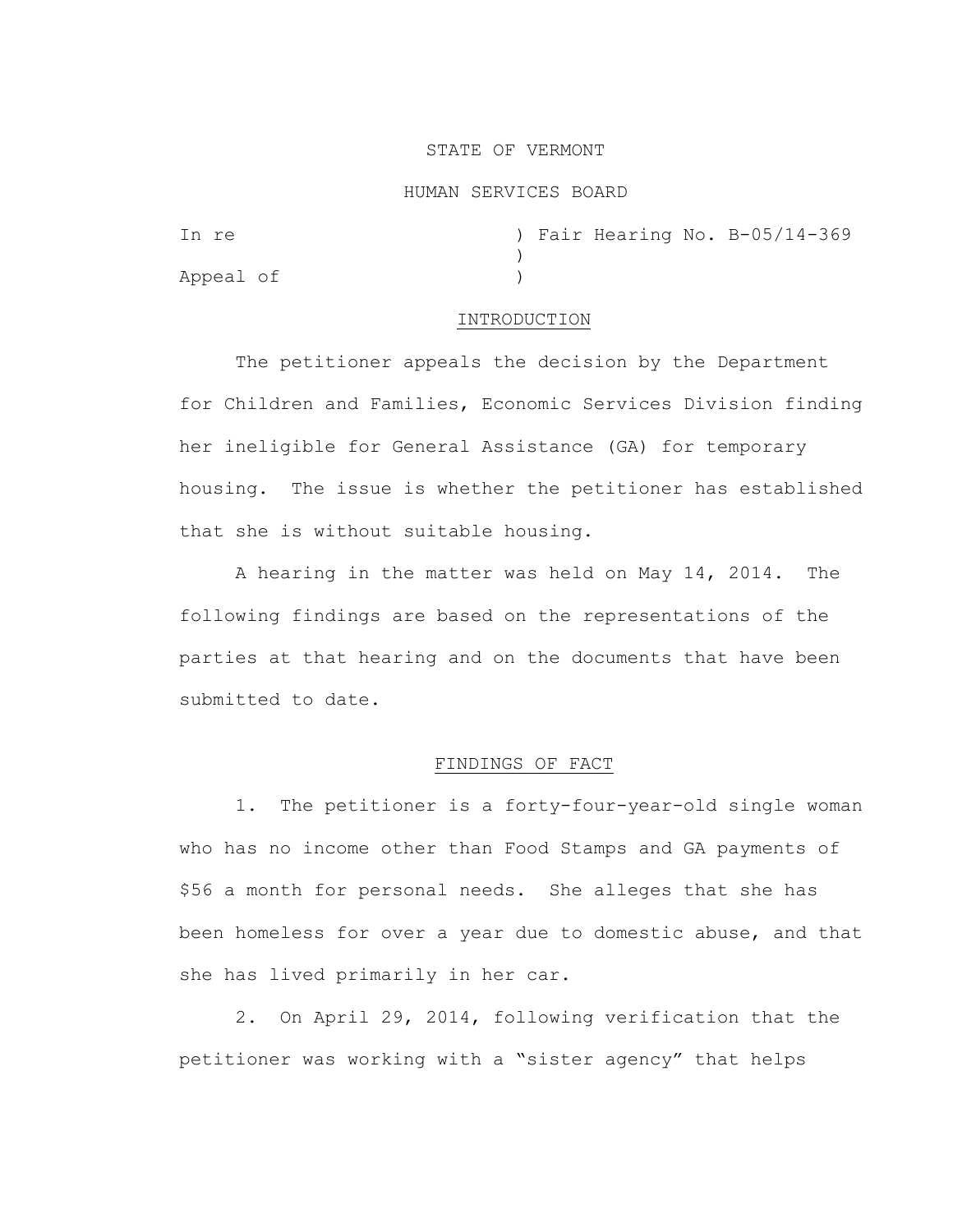# Fair Hearing No. B-05/14-369 Page 2

victims of domestic abuse, the Department granted the petitioner GA for 14 nights of housing at Harbor Place, a non-profit motel for the homeless. It appears that the petitioner stayed at Harbor Place for 6 nights, from April 29 through May 5, 2014.

3. On May 7, the Department received a request for an "expedited hearing" in the petitioner's behalf from a worker at the women's shelter alleging that the petitioner was no longer at Harbor Place due to a problem with a dog. The petitioner, herself, had not contacted the Department or reapplied for GA.

4. Having heard nothing from the petitioner, at 4:05 p.m. on May 7 the Department called the appeal in to the Human Services Board. Upon confirming with the Department that the petitioner had not filed an application for GA since April 29, the hearing officer set the matter for hearing on May 14, 2014. A written notice to that effect was sent to the petitioner on May 8, 2014. The notice included advice and directions regarding legal representation.

5. The petitioner appeared *pro se* at the hearing on May 14, 2014. The petitioner admitted that she had not contacted the Department or reapplied for GA since April 29. The Department submitted the following email it had received in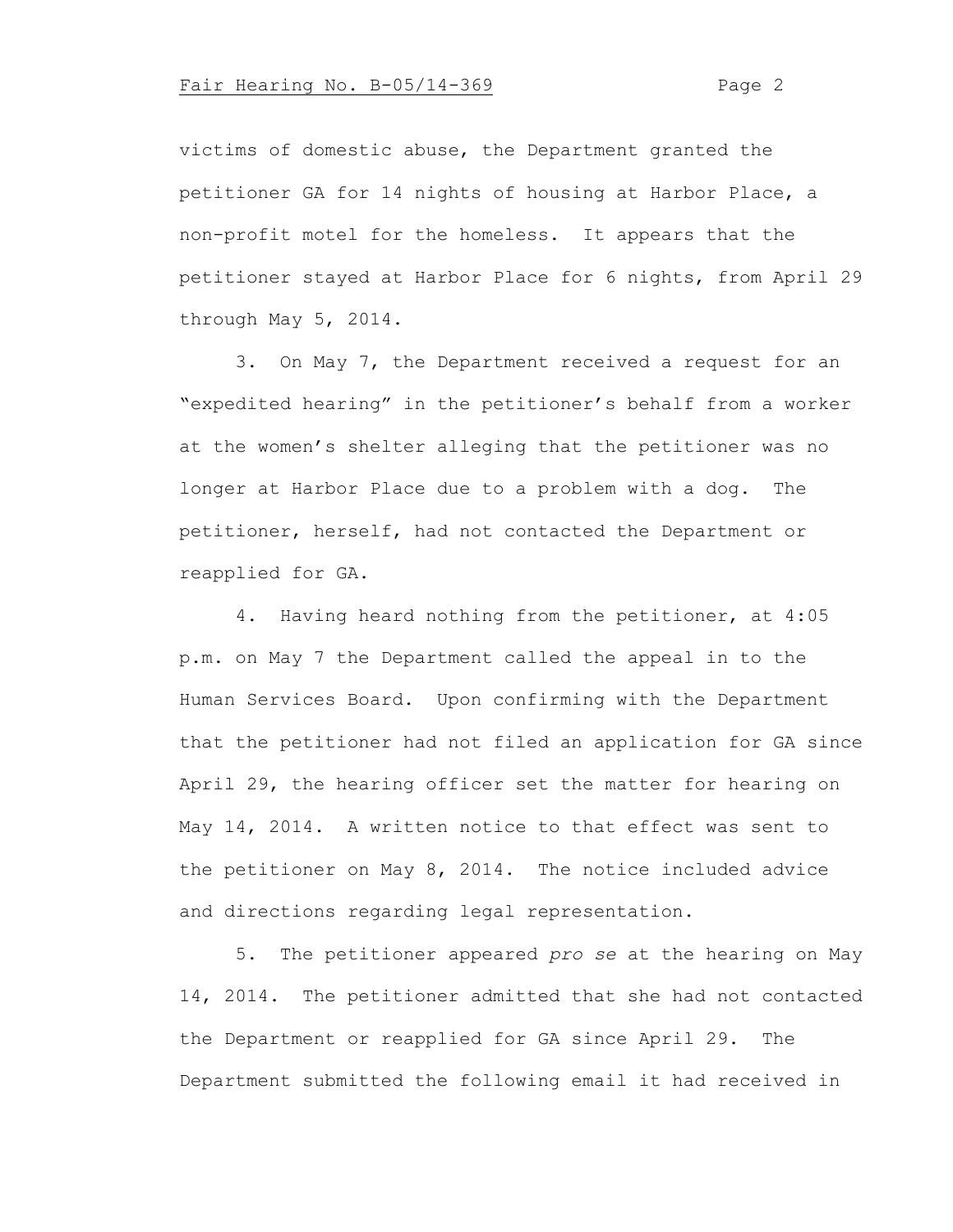the meantime from the manager at Harbor Place, dated May 9, 2014:

I was told by [R and S] (our maintenance tech) that she had a dog at the property several times over the weekend. On Monday morning I called her and explained per the guest rules no pets allowed at any time. She insisted it was a service dog. We do not allow Therapy dogs or Companion dogs, only service dogs. [Petitioner] told me that she would bring me the paperwork by noon. She never showed. Around 6pm I called again and she came into the office. She said her ex has the paperwork and she can't get it from him. Then she began complaining that the room was disgusting, [R] was mean to her, and so on. I simply told her the dog could not come back to the property. She began yelling and saying "you want me to check out"? I told her she was welcome to stay as long as she didn't bring the dog back. She said she didn't want to stay. She packed her things and left the key with me at the office. We checked her out as of Tuesday May 6.

 6. When shown the above statement, the petitioner alleged that she never had a dog staying with her at Harbor Place, and that the incident on May 5 was a misunderstanding due to the staff at Harbor Place seeing a dog that was in her car that day, which she was going to return to its owner. She stated she does not need to have a dog with her, but that she wanted to reapply for GA for another motel because she suffers from PTSD and feels "intimidated" by the male staff at Harbor Place. There is no claim or indication that Harbor Place will not house the petitioner (provided she does not have a dog).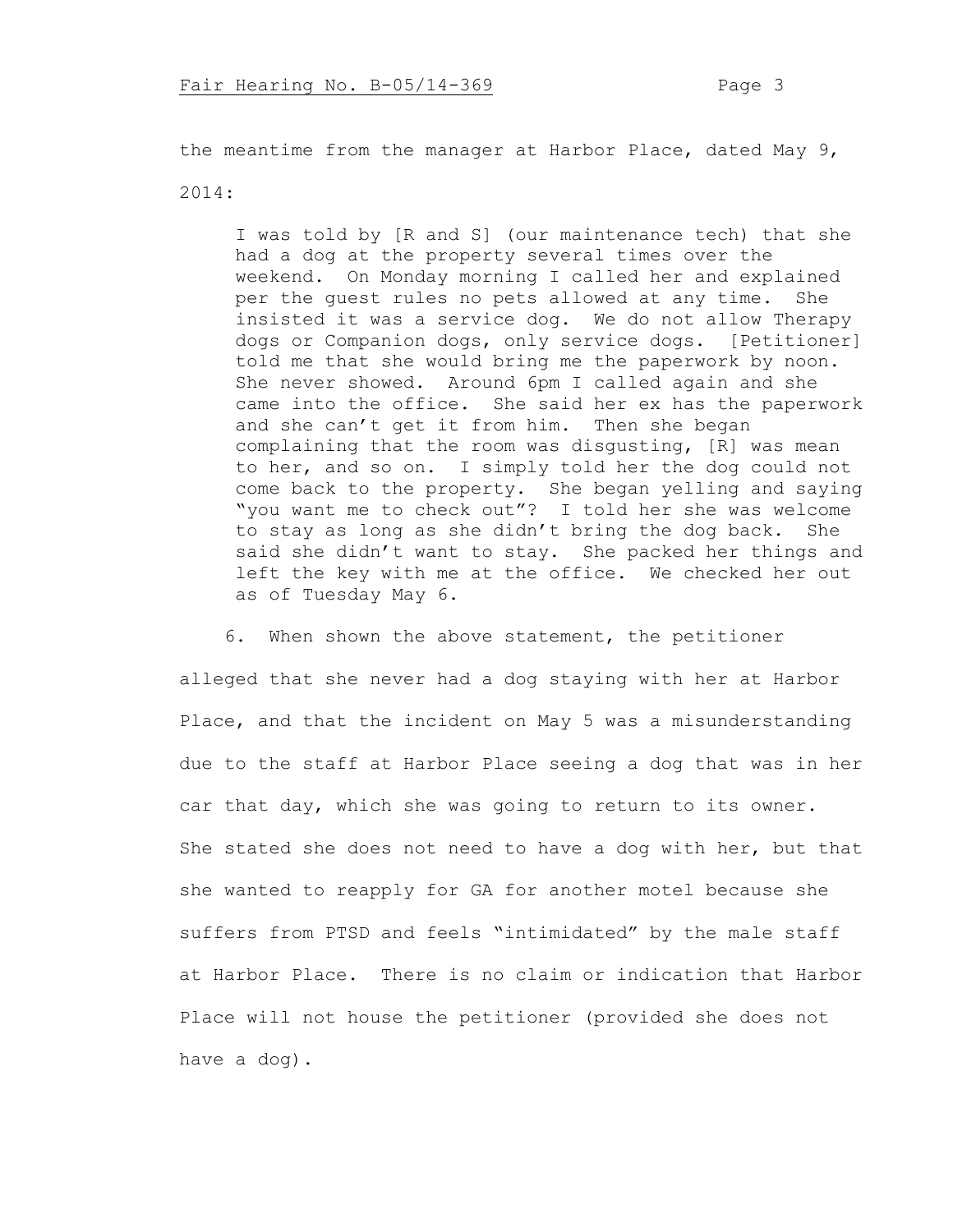## Fair Hearing No. B-05/14-369 Page 4

7. Regardless of the lack of credibility concerning the petitioner's version of the events at Harbor Place on and preceding May 5, there is no credible evidence at this time that the petitioner has any medical or compelling personal reason to refuse stay at Harbor Place.

8. At the hearing the petitioner was advised to reapply for GA, but that if she did not wish to go to Harbor Place she would need to provide some medical verification that it was unsuitable. To date, however, the petitioner has not reapplied for GA, and the Department has made no determination since April 29, 2014 regarding her eligibility.

### ORDER

The petitioner's appeal is dismissed without prejudice as premature unless and until the petitioner reapplies for GA.

## REASONS

GA Regulation 2652.2, which governs "temporary housing" in general, includes a provision that such housing is provided only when "alternative arrangements are not immediately available". The Board has repeatedly noted that facilities such as Harbor Place, which provide temporary shelter at a reduced cost, and which include "case